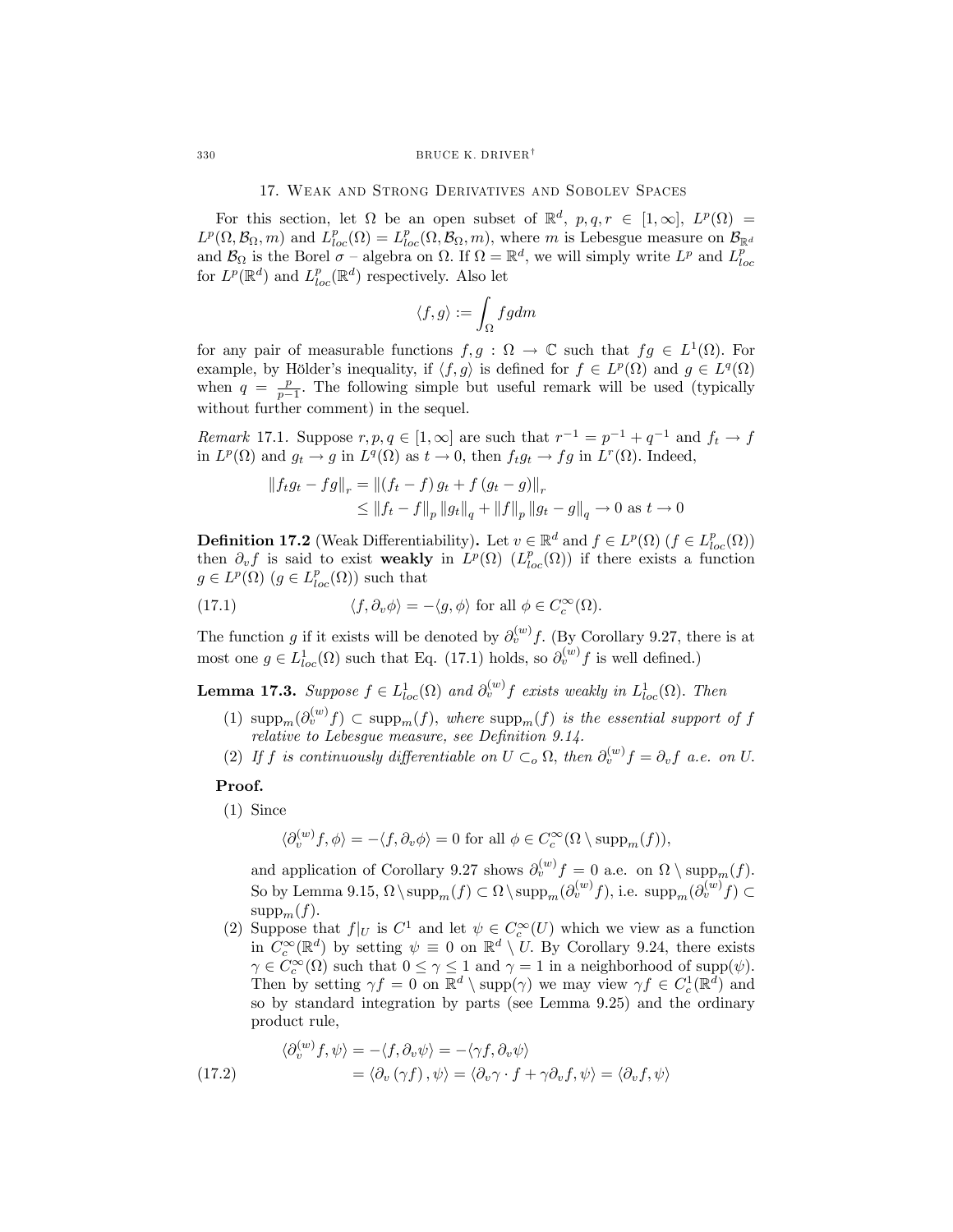wherein the last equality we have used  $\psi \partial_{\nu} \gamma = 0$  and  $\psi \gamma = \psi$ . Since Eq. (17.2) is true for all  $\psi \in C_c^{\infty}(U)$ , an application of Corollary 9.27 with  $h = \partial_v^{(w)} f(x) - \partial_v f(x)$  and  $\mu = m$  shows  $\partial_v^{(w)} f(x) = \partial_v f(x)$  for  $m - a.e$ .  $x \in U$ .

**Lemma 17.4** (Product Rule). Let  $f \in L^1_{loc}(\Omega)$ ,  $v \in \mathbb{R}^d$  and  $\phi \in C^{\infty}(\Omega)$ . If  $\partial_v^{(w)} f$ exists in  $L_{loc}^1(\Omega)$ , then  $\partial_v^{(w)}(\phi f)$  exists in  $L_{loc}^1(\Omega)$  and

$$
\partial_v^{(w)}(\phi f) = \partial_v \phi \cdot f + \phi \partial_v^{(w)} f \ a.e.
$$

Moreover if  $\phi \in C_c^{\infty}(\mathbb{R}^d)$  and  $F := \phi f \in L^1$  (here we define F on  $\mathbb{R}^d$  by setting  $F = 0$  on  $\mathbb{R}^d \setminus \Omega$  ), then  $\partial^{(w)}F = \partial_v \phi \cdot f + \phi \partial_v^{(w)}f$  exists weakly in  $L^1(\mathbb{R}^d)$ .

**Proof.** Let  $\psi \in C_c^{\infty}(\Omega)$ , then

 $\blacksquare$ 

$$
-\langle \phi f, \partial_v \psi \rangle = -\langle f, \phi \partial_v \psi \rangle = -\langle f, \partial_v (\phi \psi) - \partial_v \phi \cdot \psi \rangle = \langle \partial_v^{(w)} f, \phi \psi \rangle + \langle \partial_v \phi \cdot f, \psi \rangle
$$
  
=  $\langle \phi \partial_v^{(w)} f, \psi \rangle + \langle \partial_v \phi \cdot f, \psi \rangle.$ 

This proves the first assertion. To prove the second assertion let  $\gamma \in C_c^{\infty}(\Omega)$  such that  $0 \leq \gamma \leq 1$  and  $\gamma = 1$  on a neighborhood of supp $(\phi)$ . So for  $\psi \in C_c^{\infty}(\mathbb{R}^d)$ , using  $\partial_v \gamma = 0$  on supp $(\phi)$  and  $\gamma \psi \in C_c^{\infty}(\Omega)$ , we find

$$
\langle F, \partial_v \psi \rangle = \langle \gamma F, \partial_v \psi \rangle = \langle F, \gamma \partial_v \psi \rangle = \langle (\phi f), \partial_v (\gamma \psi) - \partial_v \gamma \cdot \psi \rangle
$$
  
=  $\langle (\phi f), \partial_v (\gamma \psi) \rangle = -\langle \partial_v^{\langle w \rangle} (\phi f), (\gamma \psi) \rangle$   
=  $-\langle \partial_v \phi \cdot f + \phi \partial_v^{\langle w \rangle} f, \gamma \psi \rangle = -\langle \partial_v \phi \cdot f + \phi \partial_v^{\langle w \rangle} f, \psi \rangle.$ 

This show  $\partial_v^{(w)} F = \partial_v \phi \cdot f + \phi \partial_v^{(w)} f$  as desired.

**Lemma 17.5.** Suppose  $p \in [1, \infty)$ ,  $v \in \mathbb{R}^d$  and  $f \in L_{loc}^p(\Omega)$ .

(1) If there exists  ${f_m}_{m=1}^{\infty} \subset L_{loc}^p(\Omega)$  such that  $\partial_v^{(w)} f_m$  exists in  $L_{loc}^p(\Omega)$  for all m and there exists  $g \in L_{loc}^{p^{\infty}}(\Omega)$  such that for all  $\phi \in C_c^{\infty}(\Omega)$ ,

 $\lim_{m\to\infty} \langle f_m, \phi \rangle = \langle f, \phi \rangle$  and  $\lim_{m\to\infty} \langle \partial_v f_m, \phi \rangle = \langle g, \phi \rangle$ 

then  $\partial_v^{(w)}f$  exists in  $L_{loc}^p(\Omega)$  and  $\partial_v f = g$ .

(2) If  $\partial_v^{(w)} f$  exists in  $L_{loc}^p(\Omega)$  then there exists  $f_n \in C_c^{\infty}(\Omega)$  such that  $f_n \to f$ in  $L^p(K)$  (i.e.  $\lim_{n\to\infty} ||f - f_n||_{L^p(K)} = 0$ ) and  $\partial_v f_n \to \partial_v^{(w)} f$  in  $L^p(K)$ for all  $K \sqsubset \sqsubset \Omega$ .

#### Proof.

(1) Since

$$
\langle f, \partial_v \phi \rangle = \lim_{m \to \infty} \langle f_m, \partial_v \phi \rangle = - \lim_{m \to \infty} \langle \partial_v^{(w)} f_m, \phi \rangle = \langle g, \phi \rangle
$$

for all  $\phi \in C_c^{\infty}(\Omega)$ ,  $\partial_v^{(w)} f$  exists and is equal to  $g \in L_{loc}^p(\Omega)$ .

(2) Let  $K_0 := \emptyset$  and

$$
K_n:=\{x\in\Omega: |x|\leq n \text{ and } d(x,\Omega^c)\geq 2/n\}
$$

(so  $K_n \subset K_{n+1}^o \subset K_{n+1}$  for all n and  $K_n \uparrow \Omega$  as  $n \to \infty$  or see Lemma 8.10) and choose  $\psi_n \in C_c^{\infty}(K_n^o, [0, 1])$  using Corollary 9.24 so that  $\psi_n = 1$ on a neighborhood of  $K_{n-1}$ . Given a compact set  $K \subset \Omega$ , for all sufficiently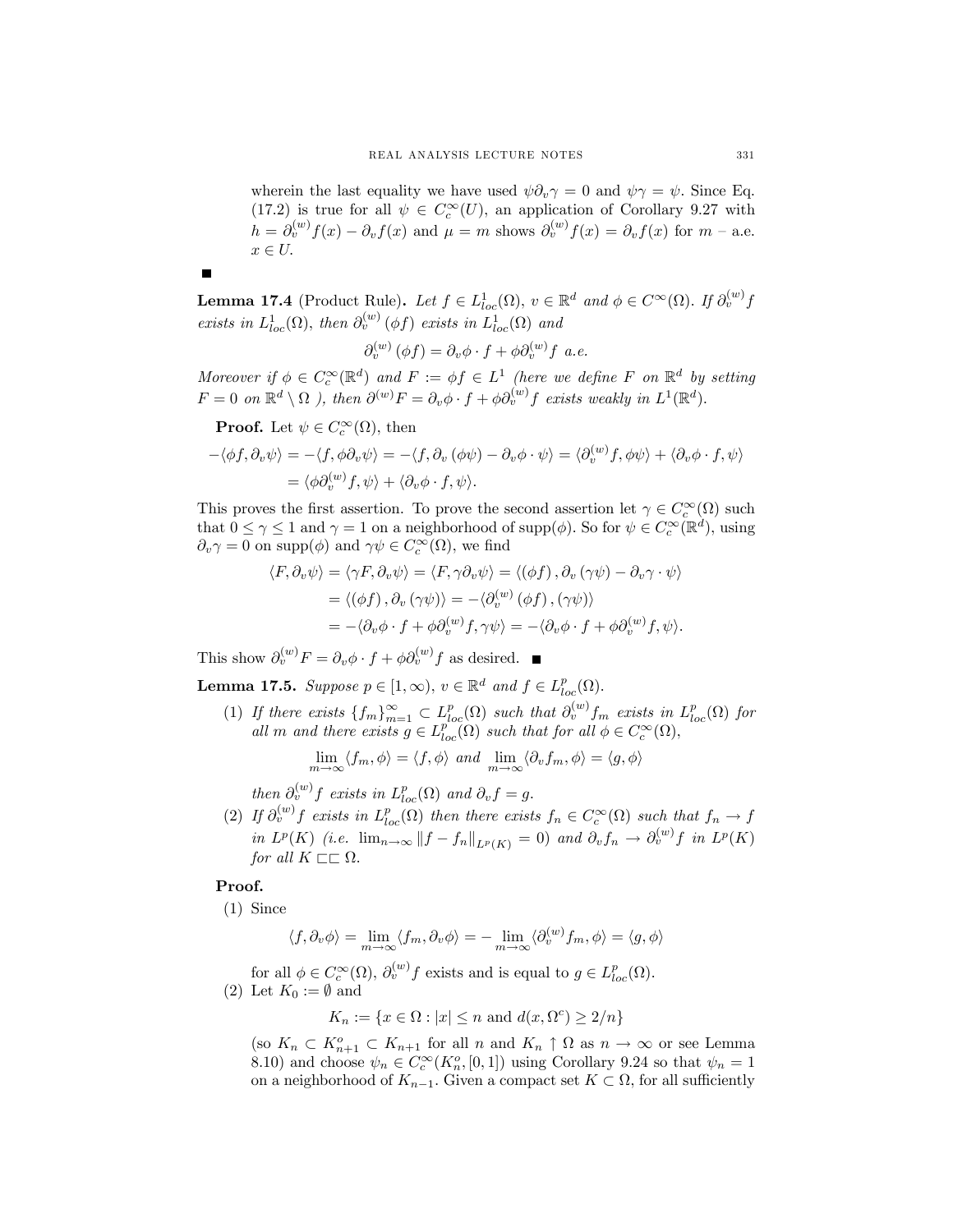large m,  $\psi_m f = f$  on K and by Lemma 17.4 and item 1. of Lemma 17.3, we also have

$$
\partial_v^{(w)}(\psi_m f) = \partial_v \psi_m \cdot f + \psi_m \partial_v^{(w)} f = \partial_v^{(w)} f
$$
 on K.

This argument shows we may assume  $\text{supp}_m(f)$  is a compact subset of  $\Omega$ in which case we extend f to a function F on  $\mathbb{R}^d$  by setting  $F = f$  on  $\Omega$ and  $F = 0$  on  $\Omega^c$ . This function F is in  $L^p(\mathbb{R}^d)$  and  $\partial_v^{(w)}F = \partial_v^{(w)}f$ . Indeed, if  $\phi \in C_c^{\infty}(\mathbb{R}^d)$  and  $\psi \in C_c^{\infty}(\mathbb{R}^d)$  is chosen so that  $\text{supp}(\psi) \subset \Omega$ ,  $0 \le \psi \le 1$ and  $\psi = 1$  in a neighborhood of supp<sub>m</sub> $(f)$ , then

$$
\langle F, \partial_v \phi \rangle = \langle F, \psi \partial_v \phi \rangle = \langle f, \partial_v (\psi \phi) \rangle
$$
  
=  $-\langle \partial_v^{(w)} f, \psi \phi \rangle = -\langle \psi \partial_v^{(w)} f, \phi \rangle$ 

which shows  $\partial_{v}^{(w)}F$  exist in  $L^{p}(\mathbb{R}^{d})$  and

$$
\partial_v^{(w)} F = \psi \partial_v^{(w)} f = 1_{\Omega} \partial_v^{(w)} f.
$$

Let  $\chi \in C_c^{\infty}(B_0(1))$  with  $\int_{\mathbb{R}^d} \chi dm = 1$  and set  $\delta_k(x) = n^d \chi(nx)$ . Then there exists  $N \in \mathbb{N}$  and a compact subset  $K \subset \Omega$  such that  $f_n := F * \delta_n \in$  $C_c^{\infty}(\Omega)$  and supp $(f_n) \subset K$  for all  $n \geq N$ . By Proposition 9.23 and the definition of  $\partial_v^{(w)} F$ ,

$$
\partial_v f_n(x) = F * \partial_v \delta_n(x) = \int_{\mathbb{R}^d} F(y) \partial_v \delta_n(x - y) dy
$$
  
= -\langle F, \partial\_v [\delta\_n(x - \cdot)] \rangle = \langle \partial\_v^{(w)} F, \delta\_n(x - \cdot) \rangle = \partial\_v^{(w)} F \* \delta\_n(x).

Hence by Theorem 9.20,  $f_n \to F = f$  and  $\partial_v f_n \to \partial_v^{(w)} F = \partial_v^{(w)} f$  in  $L^p(\Omega)$ as  $n \to \infty$ .

 $\blacksquare$ 

**Definition 17.6** (Strong Differentiability). Let  $v \in \mathbb{R}^d$  and  $f \in L^p$ , then  $\partial_v f$  is said to exist strongly in  $L^p$  if the lim<sub>t→0</sub>  $(\tau_{-tv}f - f)/t$  exists in  $L^p$ , where as above  $\tau_v f(x) := f(x - v)$ . We will denote the limit by  $\partial_v^{(s)} f$ .

It is easily verified that if  $f \in L^p$ ,  $v \in \mathbb{R}^d$  and  $\partial_v^{(s)} f \in L^p$  exists then  $\partial_v^{(w)} f$  exists and  $\partial_v^{(w)} f = \partial_v^{(s)} f$ . To check this assertion, let  $\phi \in C_c^{\infty}(\mathbb{R}^d)$  and then using Remark 17.1,

$$
\partial_v^{(s)} f \cdot \phi = L^1 - \lim_{t \to 0} \frac{\tau_{-tv} f - f}{t} \phi.
$$

Hence

$$
\int_{\mathbb{R}^d} \partial_v^{(s)} f \cdot \phi dm = \lim_{t \to 0} \int_{\mathbb{R}^d} \frac{\tau_{-tv} f - f}{t} \phi dm = \lim_{t \to 0} \int_{\mathbb{R}^d} f \frac{\tau_{tv} \phi - \phi}{t} dm
$$

$$
= \frac{d}{dt} \Big|_{0} \int_{\mathbb{R}^d} f \tau_{tv} \phi dm = \int_{\mathbb{R}^d} f \cdot \frac{d}{dt} \Big|_{0} \tau_{tv} \phi dm = - \int_{\mathbb{R}^d} f \cdot \partial_v \phi dm,
$$

wherein we have used Corollary 5.43 to differentiate under the integral in the fourth equality. This shows  $\partial_v^{(w)} f$  exists and is equal to  $\partial_v^{(s)} f$ . What is somewhat more surprising is that the converse assertion that if  $\partial_{v}^{(w)} f$  exists then so does  $\partial_{v}^{(s)} f$ . The next theorem is a generalization of Theorem 10.36 from  $L^2$  to  $L^p$ .

**Theorem 17.7** (Weak and Strong Differentiability). Suppose  $p \in [1,\infty)$ ,  $f \in$  $L^p(\mathbb{R}^d)$  and  $v \in \mathbb{R}^d \setminus \{0\}$ . Then the following are equivalent: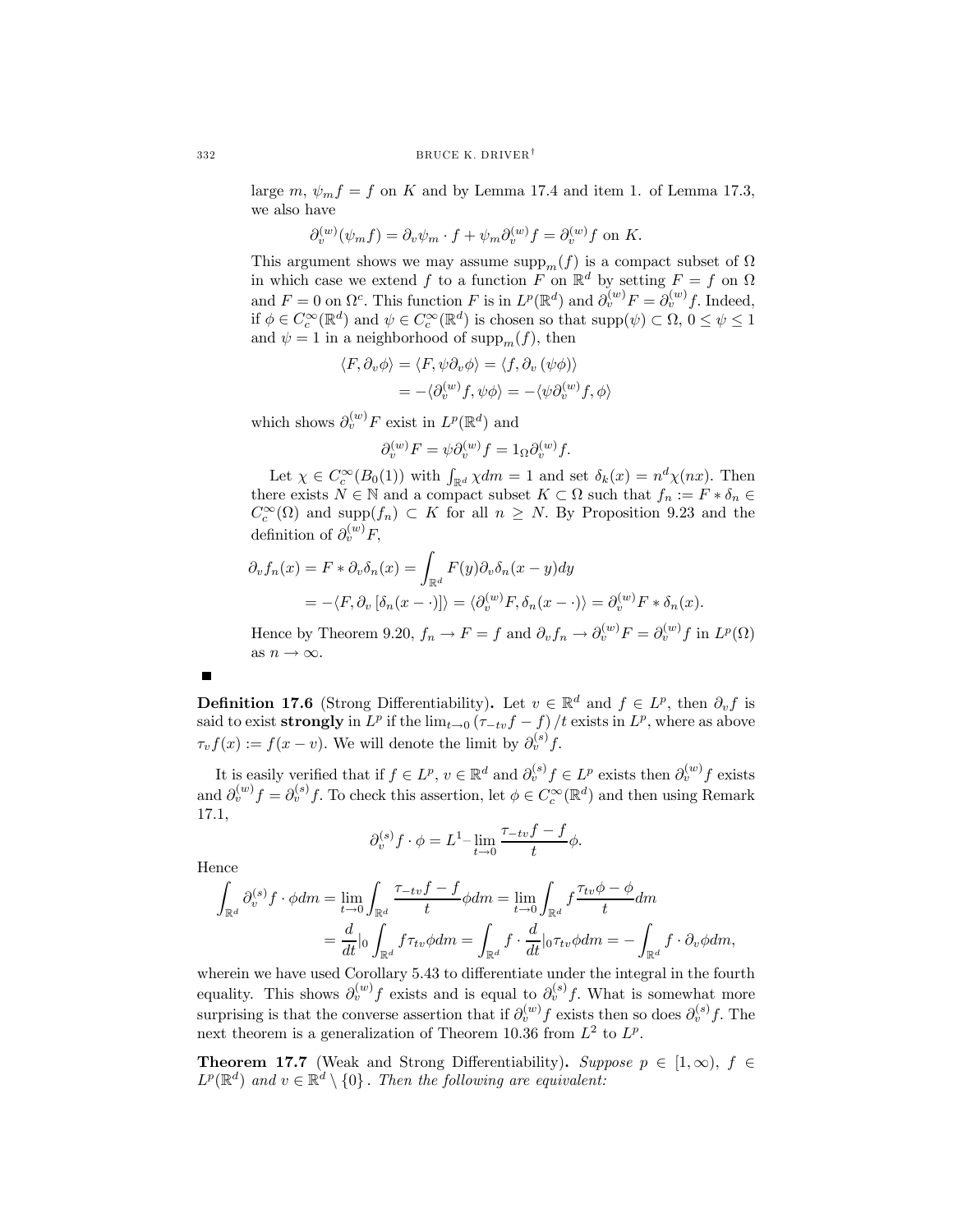(1) There exists  $g \in L^p(\mathbb{R}^d)$  and  $\{t_n\}_{n=1}^{\infty} \subset \mathbb{R} \setminus \{0\}$  such that  $\lim_{n \to \infty} t_n = 0$ and

$$
\lim_{n \to \infty} \langle \frac{f(\cdot + t_n v) - f(\cdot)}{t_n}, \phi \rangle = \langle g, \phi \rangle \text{ for all } \phi \in C_c^{\infty}(\mathbb{R}^d).
$$

- (2)  $\partial_v^{(w)} f$  exists and is equal to  $g \in L^p(\mathbb{R}^d)$ , i.e.  $\langle f, \partial_v \phi \rangle = -\langle g, \phi \rangle$  for all  $\phi \in C_c^{\infty}(\mathbb{R}^d).$
- (3) There exists  $g \in L^p(\mathbb{R}^d)$  and  $f_n \in C_c^{\infty}(\mathbb{R}^d)$  such that  $f_n \stackrel{L^p}{\to} f$  and  $\partial_v f_n \stackrel{L^p}{\to} g$  $\underset{\circ}{as} n \to \infty.$
- (4)  $\partial_v^{(s)} f$  exists and is is equal to  $g \in L^p(\mathbb{R}^d)$ , i.e.

$$
\frac{f(\cdot + tv) - f(\cdot)}{t} \xrightarrow{L^p} g \text{ as } t \to 0.
$$

Moreover if  $p \in (1,\infty)$  any one of the equivalent conditions 1. – 4. above are implied by the following condition.

1'. There exists  $\{t_n\}_{n=1}^{\infty} \subset \mathbb{R} \backslash \{0\}$  such that  $\lim_{n \to \infty} t_n = 0$  and

$$
\sup_{n}\left\|\frac{f(\cdot+t_nv)-f(\cdot)}{t_n}\right\|_p<\infty.
$$

**Proof.** 4.  $\implies$  1. is simply the assertion that strong convergence implies weak convergence.

1.  $\implies$  2. For  $\phi \in C_c^{\infty}(\mathbb{R}^d)$ ,

$$
\langle g, \phi \rangle = \lim_{n \to \infty} \langle \frac{f(\cdot + t_n v) - f(\cdot)}{t_n}, \phi \rangle = \lim_{n \to \infty} \langle f, \frac{\phi(\cdot - t_n v) - \phi(\cdot)}{t_n} \rangle
$$

$$
= \langle f, \lim_{n \to \infty} \frac{\phi(\cdot - t_n v) - \phi(\cdot)}{t_n} \rangle = -\langle f, \partial_v \phi \rangle,
$$

wherein we have used the translation invariance of Lebesgue measure and the dominated convergence theorem.

2.  $\Rightarrow$  3. Let  $\phi \in C_c^{\infty}(\mathbb{R}^d, \mathbb{R})$  such that  $\int_{\mathbb{R}^d} \phi(x) dx = 1$  and let  $\phi_m(x) =$  $m^d\phi(mx)$ , then by Proposition 9.23,  $h_m := \phi_m * f \in C^\infty(\mathbb{R}^d)$  for all m and

$$
\partial_v h_m(x) = \partial_v \phi_m * f(x) = \int_{\mathbb{R}^d} \partial_v \phi_m(x - y) f(y) dy = \langle f, -\partial_v [\phi_m (x - \cdot)] \rangle
$$

$$
= \langle g, \phi_m (x - \cdot) \rangle = \phi_m * g(x).
$$

By Theorem 9.20,  $h_m \to f \in L^p(\mathbb{R}^d)$  and  $\partial_v h_m = \phi_m * g \to g$  in  $L^p(\mathbb{R}^d)$  as  $m \to \infty$ . This shows 3. holds except for the fact that  $h_m$  need not have compact support. To fix this let  $\psi \in C_c^{\infty}(\mathbb{R}^d, [0,1])$  such that  $\psi = 1$  in a neighborhood of 0 and let  $\psi_{\epsilon}(x) = \psi(\epsilon x)$  and  $(\partial_v \psi)_{\epsilon}(x) := (\partial_v \psi)(\epsilon x)$ . Then

$$
\partial_v (\psi_{\epsilon} h_m) = \partial_v \psi_{\epsilon} h_m + \psi_{\epsilon} \partial_v h_m = \epsilon (\partial_v \psi)_{\epsilon} h_m + \psi_{\epsilon} \partial_v h_m
$$

so that  $\psi_{\epsilon}h_m \to h_m$  in  $L^p$  and  $\partial_v(\psi_{\epsilon}h_m) \to \partial_v h_m$  in  $L^p$  as  $\epsilon \downarrow 0$ . Let  $f_m = \psi_{\epsilon_m}h_m$ where  $\epsilon_m$  is chosen to be greater than zero but small enough so that

$$
\left\|\psi_{\epsilon_m}h_m - h_m\right\|_p + \left\|\partial_v\left(\psi_{\epsilon_m}h_m\right) \to \partial_v h_m\right\|_p < 1/m.
$$

Then  $f_m \in C_c^{\infty}(\mathbb{R}^d)$ ,  $f_m \to f$  and  $\partial_v f_m \to g$  in  $L^p$  as  $m \to \infty$ .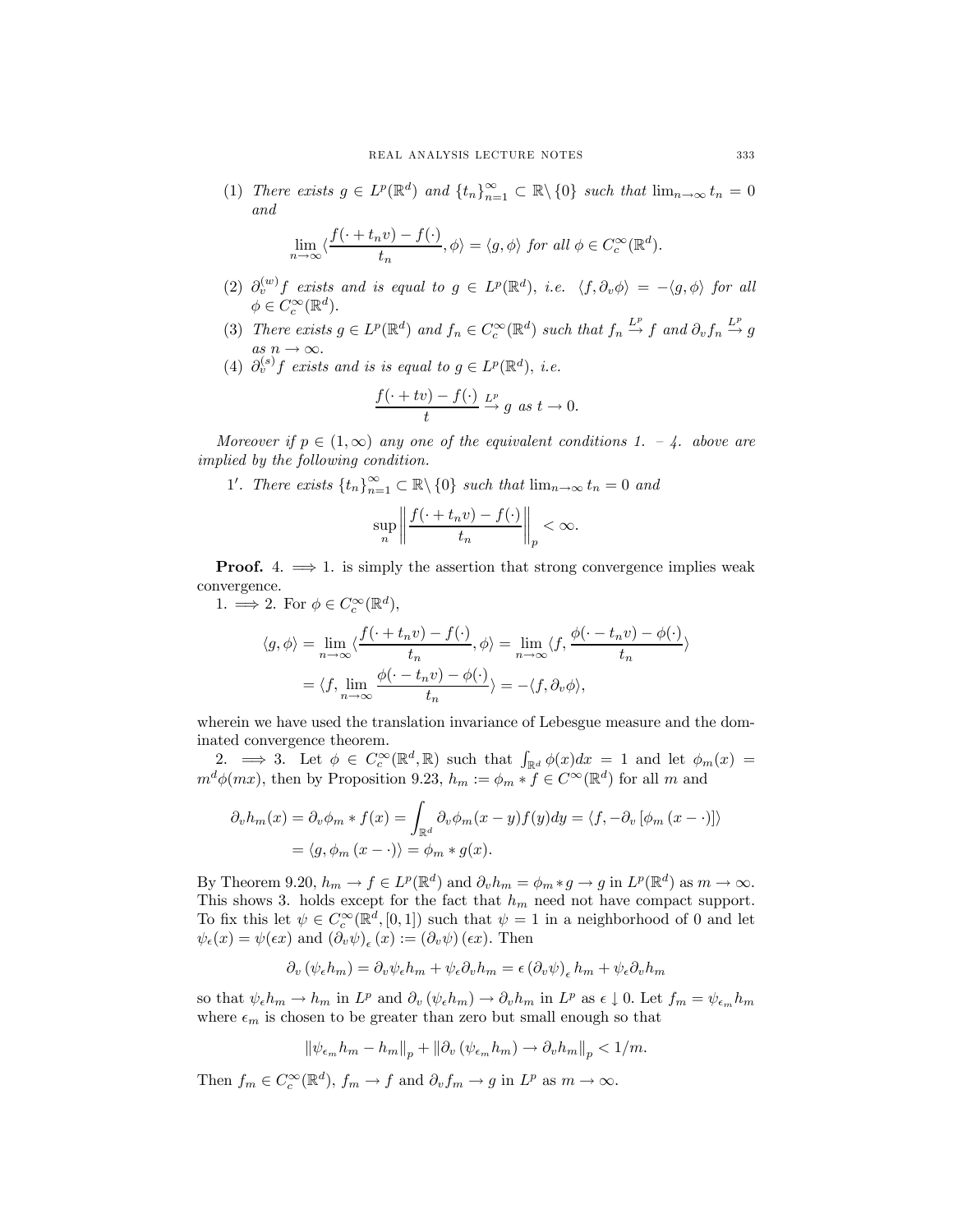3.  $\implies$  4. By the fundamental theorem of calculus

(17.3)  
\n
$$
\frac{\tau_{-tv}f_m(x) - f_m(x)}{t} = \frac{f_m(x + tv) - f_m(x)}{t}
$$
\n
$$
= \frac{1}{t} \int_0^1 \frac{d}{ds} f_m(x + stv) ds = \int_0^1 (\partial_v f_m)(x + stv) ds.
$$

Let

$$
G_t(x) := \int_0^1 \tau_{-stv} g(x) ds = \int_0^1 g(x+stv) ds
$$

which is defined for almost every x and is in  $L^p(\mathbb{R}^d)$  by Minkowski's inequality for integrals, Theorem 7.27. Therefore

$$
\frac{\tau_{-tv}f_m(x) - f_m(x)}{t} - G_t(x) = \int_0^1 \left[ \left( \partial_v f_m \right) \left( x + stv \right) - g(x + stv) \right] ds
$$

and hence again by Minkowski's inequality for integrals,

$$
\left\| \frac{\tau_{-tv}f_m - f_m}{t} - G_t \right\|_p \le \int_0^1 \left\| \tau_{-stv} \left( \partial_v f_m \right) - \tau_{-stv} g \right\|_p ds = \int_0^1 \left\| \partial_v f_m - g \right\|_p ds.
$$

Letting  $m \to \infty$  in this equation implies  $(\tau_{-tv}f - f)/t = G_t$  a.e. Finally one more application of Minkowski's inequality for integrals implies,

$$
\left\| \frac{\tau_{-tv}f - f}{t} - g \right\|_{p} = \left\| G_t - g \right\|_{p} = \left\| \int_{0}^{1} (\tau_{-stv}g - g) ds \right\|_{p}
$$
  

$$
\leq \int_{0}^{1} \left\| \tau_{-stv}g - g \right\|_{p} ds.
$$

By the dominated convergence theorem and Proposition 9.13, the latter term tends to 0 as  $t \to 0$  and this proves 4.

 $(1' \implies 1$ . when  $p > 1$ ) This is a consequence of Theorem 16.27 which asserts, by passing to a subsequence if necessary, that  $\frac{f(+t_n v)-f(\cdot)}{t_n}$  $\stackrel{w}{\rightarrow} g$  for some  $g \in L^p(\mathbb{R}^d)$ .

**Example 17.8.** The fact that  $(1')$  does not imply the equivalent conditions  $1$ 4 in Theorem 17.7 when  $p = 1$  is demonstrated by the following example. Let  $f := 1_{[0,1]}$ , then

$$
\int_{\mathbb{R}} \left| \frac{f(x+t) - f(x)}{t} \right| dx = \frac{1}{|t|} \int_{\mathbb{R}} |1_{[-t,1-t]}(x) - 1_{[0,1]}(x)| dx = 2
$$

for  $|t| < 1$ . For contradiction sake, suppose there exists  $g \in L^1(\mathbb{R}, dm)$  such that

$$
\lim_{n \to \infty} \frac{f(x+t_n) - f(x)}{t_n} = g(x) \text{ in } L^1
$$

for some sequence  $\{t_n\}_{n=1}^{\infty}$  as above. Then for  $\phi \in C_c^{\infty}(\mathbb{R})$  we would have on one hand,

$$
\int_{\mathbb{R}} \frac{f(x+t_n) - f(x)}{t_n} \phi(x) dx = \int_{\mathbb{R}} \frac{\phi(x-t_n) - \phi(x)}{t_n} f(x) dx \to -\int_0^1 \phi'(x) dx = (\phi(0) - \phi(1)),
$$

while on the other hand,

$$
\int_{\mathbb{R}} \frac{f(x+t_n) - f(x)}{t_n} \phi(x) dx \to \int_{\mathbb{R}} g(x) \phi(x) dx.
$$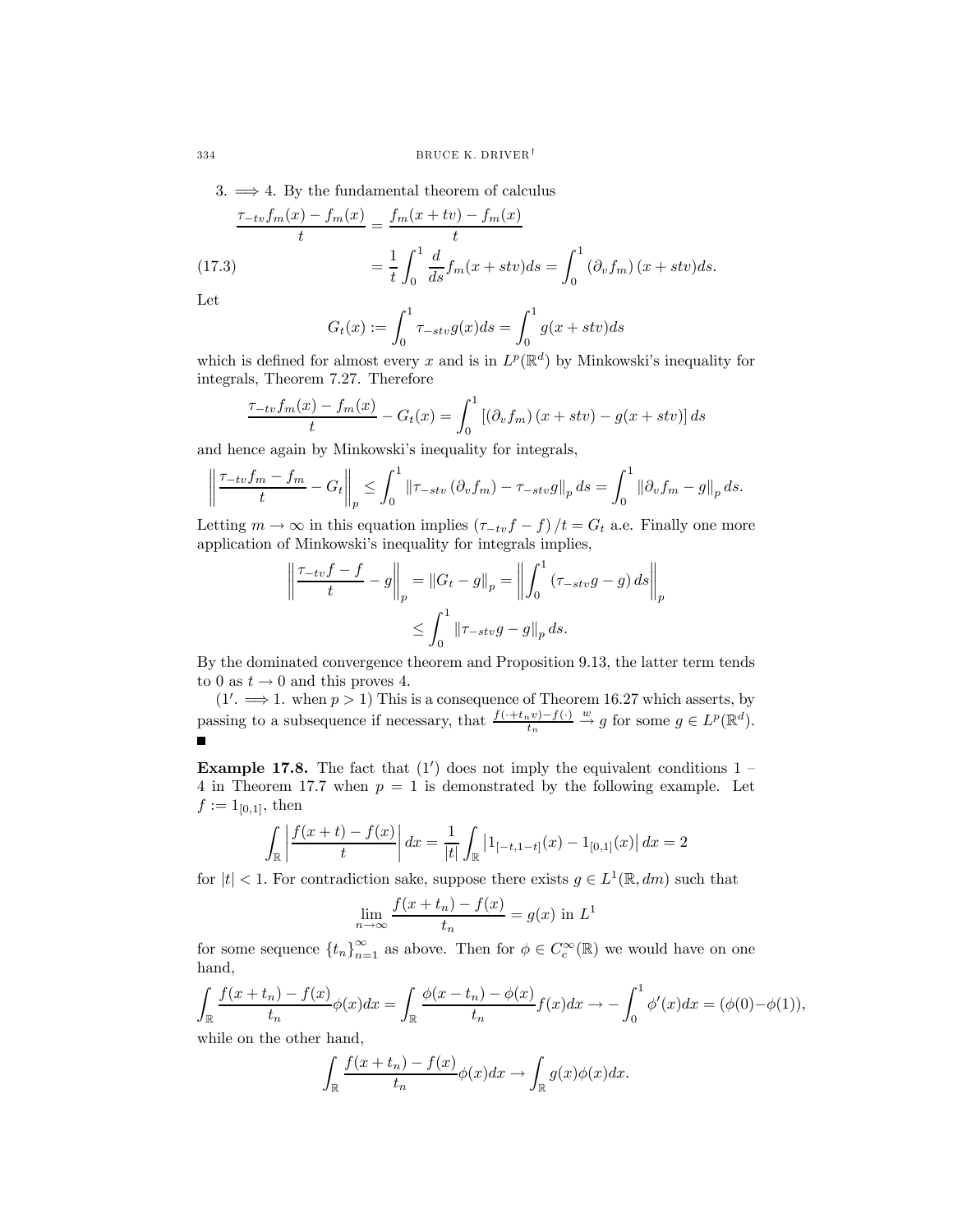These two equations imply

(17.4) 
$$
\int_{\mathbb{R}} g(x)\phi(x)dx = \phi(0) - \phi(1) \text{ for all } \phi \in C_c^{\infty}(\mathbb{R})
$$

and in particular that  $\int_{\mathbb{R}} g(x)\phi(x)dx = 0$  for all  $\phi \in C_c(\mathbb{R}\setminus\{0,1\})$ . By Corollary 9.27,  $g(x)=0$  for  $m - a.e.$   $x \in \mathbb{R} \setminus \{0,1\}$  and hence  $g(x)=0$  for  $m - a.e.$   $x \in \mathbb{R}$ . But this clearly contradicts Eq. (17.4). This example also shows that the unit ball in  $L^1(\mathbb{R}, dm)$  is not sequentially weakly compact.

We will now give a couple of applications of Theorem 17.7.

**Proposition 17.9.** Let  $\Omega \subset \mathbb{R}$  be an open interval and  $f \in L^{1}_{loc}(\Omega)$ . Then  $\partial^w f$ exists in  $L^1_{loc}(\Omega)$  iff f has a continuous version  $\tilde{f}$  which is absolutely continuous on all compact subintervals of  $\Omega$ . Moreover,  $\partial^w f = \tilde{f}'(a.e.,$  where  $\tilde{f}'(x)$  is the usual pointwise derivative.

**Proof.** If f is locally absolutely continuous and  $\phi \in C_c^{\infty}(\Omega)$  with supp $(\phi) \subset$  $[a, b] \subset \Omega$ , then by Corollary 14.32,

$$
\int_{\Omega} f' \phi dm = \int_{a}^{b} f' \phi dm = -\int_{a}^{b} f \phi' dm + f \phi|_{a}^{b} = -\int_{\Omega} f \phi' dm.
$$

This shows  $\partial^w f$  exists and  $\partial^w f = f' \in L^1_{loc}(\Omega)$ .

Now suppose that  $\partial^w f$  exists in  $L^1_{loc}(\Omega)$ , let  $[a, b]$  be a compact subinterval of  $\Omega$ ,  $\psi \in C_c^{\infty}(\Omega)$  such that  $\psi = 1$  on a neighborhood of [a, b] and  $0 \le \psi \le 1$  on  $\Omega$  and define  $F := \psi f$ . By Lemma 17.4,  $F \in L^1$  and  $\partial^{(w)} F$  exists in  $L^1$  and is given by

$$
\partial^{(w)}(\psi f) = \psi' f + \psi \partial^{(w)} f.
$$

From Theorem 17.7 there exists  $F_n \in C_c^{\infty}(\mathbb{R})$  such that  $F_n \to F$  and  $F'_n \to \partial^{(w)}F$ in  $L^1$  as  $n \to \infty$ . Hence, using the fundamental theorem of calculus,

(17.5) 
$$
F_n(x) = \int_{-\infty}^x F'_n(y) dy \to \int_{-\infty}^x \partial^{(w)} F(y) dy =: G(x)
$$

as  $n \to \infty$ . Since  $F_n \to G$  pointwise and  $F_n \to F$  in  $L^1$ , it follows that  $F = \psi f = G$ a.e. In particular,  $G = f$  a.e. on [a, b] and we conclude that f has a continuous version on [a, b], this version,  $G|_{[a,b]}$ , is absolutely continuous on [a, b] and by Eq. (17.5) and fundamental theorem of calculus for absolutely continuous functions (Theorem 14.31),

$$
G'(x) = \partial^{(w)} F(x) = \partial^{(w)} f(x)
$$
 for m a.e.  $x \in [a, b].$ 

Since  $[a, b] \subset \Omega$  was an arbitrary compact subinterval and continuous versions of a measurable functions are unique if they exist, it follows from the above considerations that there exists a unique function  $f \in C(\Omega)$  such that  $f = G|_{[a,b]}$  for all such pairs  $([a, b], G)$  as above. The function  $\tilde{f}$  then satisfies all of the desired properties.  $\blacksquare$ 

Because of Lemma 17.3, Theorem 17.7 and Proposition 17.9 it is now safe to simply write  $\partial_v f$  for the ordinary partial derivative of f, the weak derivative  $\partial_v^{(w)} f$ and the strong derivative  $\partial_v^{(s)} f$ .

**Definition 17.10.** Let X and Y be metric spaces. A function  $f : X \to Y$  is said to be **Lipschitz** if there exists  $C < \infty$  such that

$$
d^{Y}(f(x), f(x')) \leq Cd^{X}(x, x') \text{ for all } x, x' \in X
$$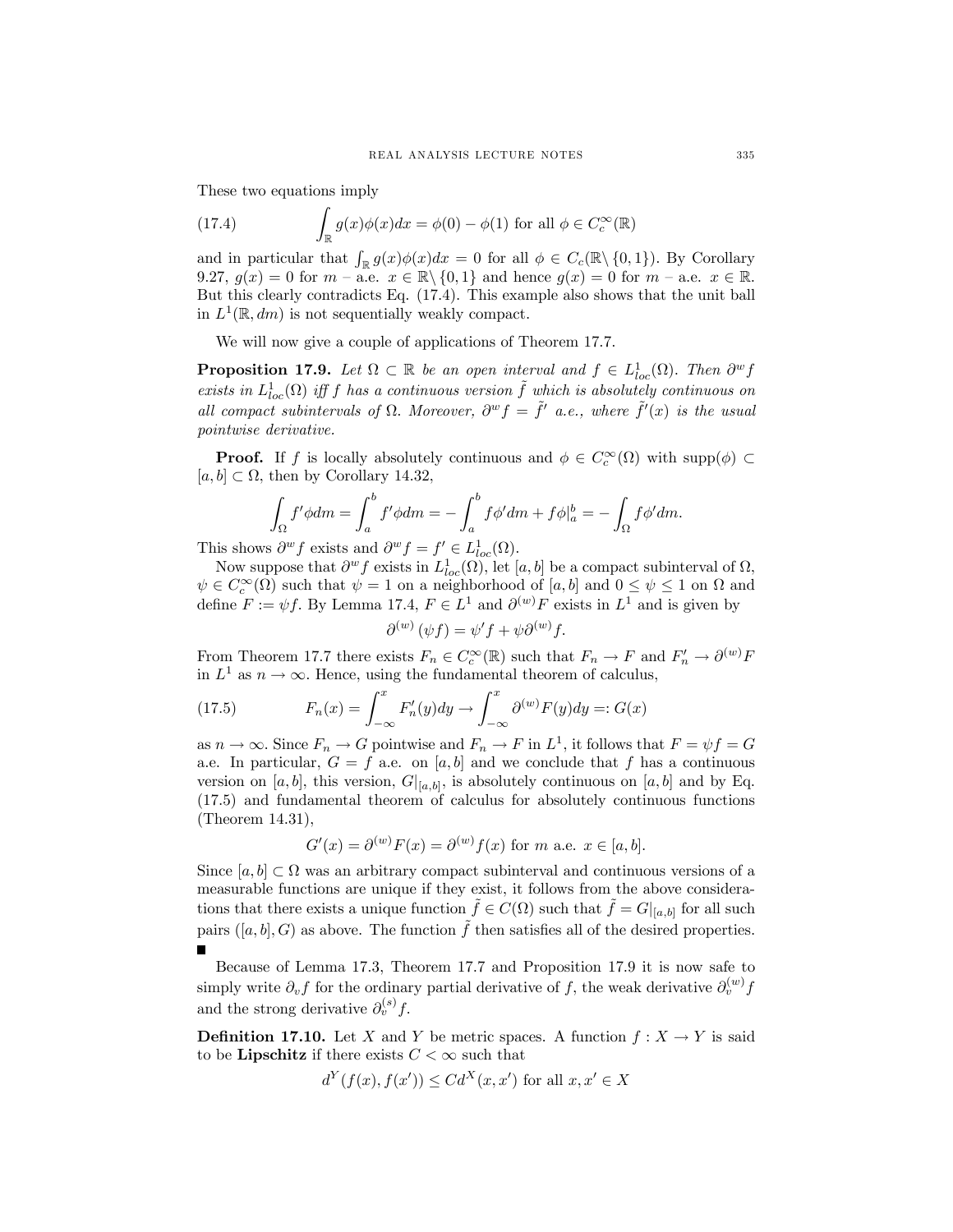and said to be **locally Lipschitz** if for all compact subsets  $K \subset X$  there exists  $C_K < \infty$  such that

$$
d^{Y}(f(x), f(x')) \leq C_{K}d^{X}(x, x')
$$
 for all  $x, x' \in K$ .

**Proposition 17.11.** Let  $f \in L^1(\mathbb{R}^d)$  such that essential support,  $\text{supp}_m(f)$ , is compact. Then there exists a Lipschitz function  $F : \mathbb{R}^d \to \mathbb{C}$  such that  $F = f$  a.e. iff  $\partial_{v}^{(w)}$  f exists and is bounded for all  $v \in \mathbb{R}^{d}$ .

**Proof.** Suppose  $f = F$  a.e. and F is Lipschitz and let  $p \in (1, \infty)$ . Since F is Lipschitz and has compact support, for all  $0 < |t| \leq 1$ ,

$$
\int_{\mathbb{R}^d} \left| \frac{f(x+tv) - f(x)}{t} \right|^p dx = \int_{\mathbb{R}^d} \left| \frac{F(x+tv) - F(x)}{t} \right|^p dx \le \tilde{C} \left| v \right|^p,
$$

where  $\tilde{C}$  is a constant depending on the size of the support of f and on the Lipschitz constant, C, for F. Therefore Theorem 17.7 may be applied to conclude  $\partial_{n}^{(w)} f$  exists in  $L^p$  and moreover,

$$
\lim_{t \to 0} \frac{F(x + tv) - F(x)}{t} = \partial_v^{(w)} f(x)
$$
 for  $m$  – a.e.  $x$ .

Since there exists  $\{t_n\}_{n=1}^{\infty} \subset \mathbb{R} \setminus \{0\}$  such that  $\lim_{n \to \infty} t_n = 0$  and

$$
\left|\partial_v^{(w)}f(x)\right| = \lim_{n \to \infty} \left|\frac{F(x + t_n v) - F(x)}{t_n}\right| \le C\left|v\right| \text{ for a.e. } x \in \mathbb{R}^d,
$$

it follows that  $\left\| \partial_v^{(w)} f \right\|_{\infty} \leq C |v|$  for all  $v \in \mathbb{R}^d$ .

Conversely, let  $\phi_m$  be an approximate  $\delta$  – function sequence as used in the proof of Theorem 17.7 and  $f_m := f * \phi_m$ . Then  $f_m \in C_c^{\infty}(\mathbb{R}^d)$ ,  $\partial_v f_m = \partial_v f * \phi_m$ ,  $|\partial_v f_m| \leq ||\partial_v f||_{\infty} < \infty$  and therefore,

$$
|f_m(y) - f_m(x)| = \left| \int_0^1 \frac{d}{dt} f_m(x + t(y - x)) dt \right| = \left| \int_0^1 (y - x) \cdot \nabla f_m(x + t(y - x)) dt \right|
$$
  
(17.6)  

$$
\leq \int_0^1 |y - x| \cdot |\nabla f_m(x + t(y - x))| dt \leq C |y - x|
$$

where  $C$  is a constant independent of  $m$ . By passing to a subsequence of the  $\{\phi_m\}_{m=1}^{\infty}$  if necessary, we may assume that  $\lim_{m\to\infty} f_m(x) = f(x)$  for  $m$  – a.e.  $x \in \mathbb{R}^d$ . Letting  $m \to \infty$  in Eq. (17.6) then implies

$$
|f(y) - f(x)| \le C |y - x| \text{ for all } x, y \notin E
$$

where  $E \subset \mathbb{R}^d$  is a  $m$  – null set. It is now easily verified that if  $F : \mathbb{R}^d \to \mathbb{C}$  is defined by  $F = f$  on  $E^c$  and

$$
F(x) = \begin{cases} f(x) & \text{if } x \notin E \\ \lim_{\substack{y \to x \\ y \notin E}} f(y) & \text{if } x \in E \end{cases}
$$

defines a Lipschitz function F on  $\mathbb{R}^d$  such that  $F = f$  a.e.

Lemma 17.12. Let  $v \in \mathbb{R}^d$ .

(1) If  $h \in L^1$  and  $\partial_v h$  exists in  $L^1$ , then  $\int_{\mathbb{R}^d} \partial_v h(x) dx = 0$ .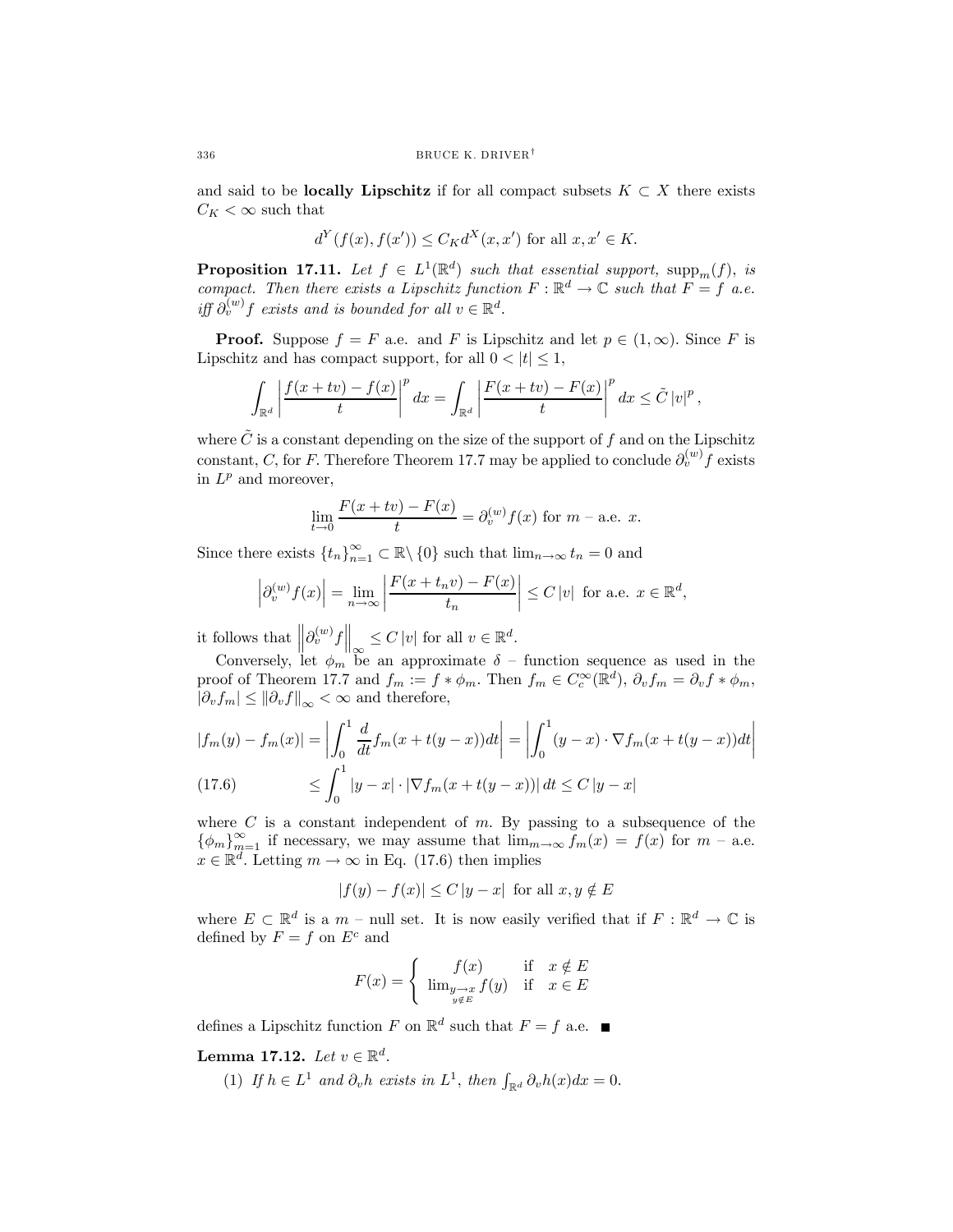(2) If p, q, r ∈ [1, ∞) satisfy  $r^{-1} = p^{-1} + q^{-1}$ ,  $f \in L^p$  and  $g \in L^q$  are functions such that  $\partial_v f$  and  $\partial_v g$  exists in  $L^p$  and  $L^q$  respectively, then  $\partial_v(fg)$  exists in  $L^r$  and  $\partial_v(fg) = \partial_v f \cdot g + f \cdot \partial_v g$ . Moreover if  $r = 1$  we have the integration by parts formula,

(17.7) 
$$
\langle \partial_v f, g \rangle = -\langle f, \partial_v g \rangle.
$$

(3) If  $p = 1$ ,  $\partial_v f$  exists in  $L^1$  and  $g \in BC^1(\mathbb{R}^d)$  (i.e.  $g \in C^1(\mathbb{R}^d)$  with g and its first derivatives being bounded) then  $\partial_v(gf)$  exists in  $L^1$  and  $\partial_v(fg)$  =  $\partial_v f \cdot g + f \cdot \partial_v g$  and again Eq. (17.7) holds.

**Proof.** 1) By item 3. of Theorem 17.7 there exists  $h_n \in C_c^{\infty}(\mathbb{R}^d)$  such that  $h_n \to h$  and  $\partial_v h_n \to \partial_v h$  in  $L^1$ . Then

$$
\int_{\mathbb{R}^d} \partial_v h_n(x) dx = \frac{d}{dt} \Big|_0 \int_{\mathbb{R}^d} h_n(x + tv) dx = \frac{d}{dt} \Big|_0 \int_{\mathbb{R}^d} h_n(x) dx = 0
$$

and letting  $n \to \infty$  proves the first assertion.

2) Similarly there exists  $f_n, g_n \in C_c^{\infty}(\mathbb{R}^d)$  such that  $f_n \to f$  and  $\partial_v f_n \to \partial_v f$  in  $L^p$  and  $g_n \to g$  and  $\partial_v g_n \to \partial_v g$  in  $L^q$  as  $n \to \infty$ . So by the standard product rule and Remark 17.1,  $f_n g_n \to fg \in L^r$  as  $n \to \infty$  and

$$
\partial_v(f_n g_n) = \partial_v f_n \cdot g_n + f_n \cdot \partial_v g_n \to \partial_v f \cdot g + f \cdot \partial_v g \text{ in } L^r \text{ as } n \to \infty.
$$

It now follows from another application of Theorem 17.7 that  $\partial_v(fg)$  exists in L<sup>r</sup> and  $\partial_v(fg) = \partial_v f \cdot g + f \cdot \partial_v g$ . Eq. (17.7) follows from this product rule and item 1. when  $r = 1$ .

3) Let  $f_n \in C_c^{\infty}(\mathbb{R}^d)$  such that  $f_n \to f$  and  $\partial_v f_n \to \partial_v f$  in  $L^1$  as  $n \to \infty$ . Then as above,  $gf_n \to gf$  in  $L^1$  and  $\partial_v(gf_n) \to \partial_v g \cdot f + g \partial_v f$  in  $L^1$  as  $n \to \infty$ . In particular if  $\phi \in C_c^{\infty}(\mathbb{R}^d)$ , then

$$
\langle gf, \partial_v \phi \rangle = \lim_{n \to \infty} \langle gf_n, \partial_v \phi \rangle = - \lim_{n \to \infty} \langle \partial_v (gf_n), \phi \rangle
$$
  
= 
$$
- \lim_{n \to \infty} \langle \partial_v g \cdot f_n + g \partial_v f_n, \phi \rangle = - \langle \partial_v g \cdot f + g \partial_v f, \phi \rangle.
$$

This shows  $\partial_v(fg)$  exists (weakly) and  $\partial_v(fg) = \partial_v f \cdot g + f \cdot \partial_v g$ . Again Eq. (17.7) holds in this case by item 1. already proved.  $\blacksquare$ 

**Lemma 17.13.** Let  $p, q, r \in [1, \infty]$  satisfy  $p^{-1} + q^{-1} = 1 + r^{-1}$ ,  $f \in L^p$ ,  $q \in L^q$ and  $v \in \mathbb{R}^d$ .

(1) If  $\partial_{\nu} f$  exists strongly in L<sup>r</sup>, then  $\partial_{\nu} (f * g)$  exists strongly in L<sup>p</sup> and

$$
\partial_v(f*g)=(\partial_v f)*g.
$$

(2) If  $\partial_v g$  exists strongly in  $L^q$ , then  $\partial_v (f * g)$  exists strongly in  $L^r$  and

$$
\partial_v(f*g)=f*\partial_v g.
$$

(3) If  $\partial_v f$  exists weakly in  $L^p$  and  $g \in C_c^{\infty}(\mathbb{R}^d)$ , then  $f * g \in C^{\infty}(\mathbb{R}^d)$ ,  $\partial_v (f * g)$ exists strongly in  $L^r$  and

$$
\partial_v(f*g) = f*\partial_v g = (\partial_v f)*g.
$$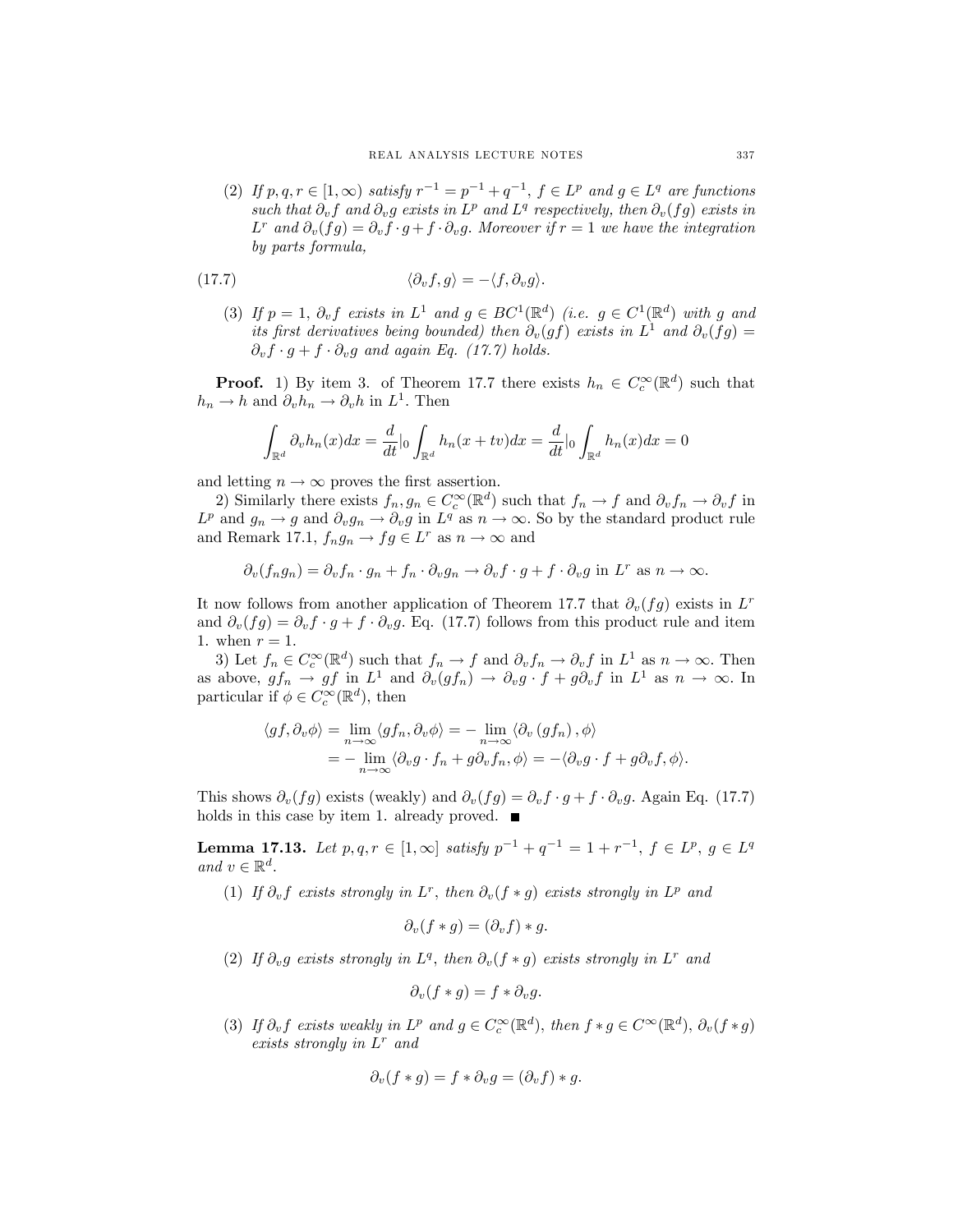**Proof.** Items 1 and 2. By Young's inequality and simple computations:

$$
\left\| \frac{\tau_{-tv}(f*g) - f*g}{t} - (\partial_v f) * g \right\|_r = \left\| \frac{\tau_{-tv}f*g - f*g}{t} - (\partial_v f) * g \right\|_r
$$

$$
= \left\| \left[ \frac{\tau_{-tv}f - f}{t} - (\partial_v f) \right] * g \right\|_r
$$

$$
\leq \left\| \frac{\tau_{-tv}f - f}{t} - (\partial_v f) \right\|_p \|g\|_q
$$

which tends to zero as  $t \to 0$ . The second item is proved analogously, or just make use of the fact that  $f * g = g * f$  and apply Item 1.

Using the fact that  $g(x - \cdot) \in C_c^{\infty}(\mathbb{R}^d)$  and the definition of the weak derivative,

$$
f * \partial_v g(x) = \int_{\mathbb{R}^d} f(y) (\partial_v g) (x - y) dy = - \int_{\mathbb{R}^d} f(y) (\partial_v g (x - \cdot)) (y) dy
$$
  
= 
$$
\int_{\mathbb{R}^d} \partial_v f(y) g(x - y) dy = \partial_v f * g(x).
$$

Item 3. is a consequence of this equality and items 1. and 2.  $\blacksquare$ 

## 17.1. Sobolev Spaces.

**Notation 17.14.** Let  $\partial^{\alpha}$  be defined as in Notation 9.10 and  $f \in L_{loc}^1(\Omega)$ . We say  $\partial^{\alpha} f$  exists weakly in  $L^1_{loc}(\Omega)$  iff there exists  $g \in L^1_{loc}(\Omega)$  such that

 $\langle f, \partial^{\alpha} \phi \rangle = (-1)^{|\alpha|} \langle g, \phi \rangle$  for all  $\phi \in C_c^{\infty}(\Omega)$ .

As usual g is unique if it exists and we will denote g by  $\partial^{\alpha} f$ .

**Definition 17.15.** For  $p \in [1,\infty], k \in \mathbb{N}$  and  $\Omega$  an open subset of  $\mathbb{R}^d$ , let

$$
W^{k,p}(\Omega) := \{ f \in L^p(\Omega) : \partial^{\alpha} f \in L^p(\Omega) \text{ (weakly) for all } |\alpha| \le k \}
$$

and define

$$
||f||_{W^{k,p}(\Omega)} := \sum_{|\alpha| \leq k} ||\partial^\alpha f||_{L^p(\Omega)}.
$$

**Theorem 17.16.** The space  $W^{k,p}(\Omega)$  with the norm  $\lVert \cdot \rVert_{W^{k,p}(\Omega)}$  is a Banach space.

**Proof.** Suppose that  $\{f_n\}_{n=1}^{\infty} \subset W^{k,p}(\Omega)$  is a Cauchy sequence, then  $\{\partial^{\alpha} f_n\}_{n=1}^{\infty}$ is a Cauchy sequence in  $L^p(\Omega)$  for all  $|\alpha| \leq k$ . By the completeness of  $L^p(\Omega)$ , there exists  $g_{\alpha} \in L^p(\Omega)$  such that  $g_{\alpha} = L^{p-1} \lim_{n \to \infty} \partial^{\alpha} f_n$  for all  $|\alpha| \leq k$ . Therefore, for all  $\phi \in C_c^{\infty}(\Omega)$ ,

$$
\langle f, \partial^{\alpha} \phi \rangle = \lim_{n \to \infty} \langle f_n, \partial^{\alpha} \phi \rangle = (-1)^{|\alpha|} \lim_{n \to \infty} \langle \partial^{\alpha} f_n, \phi \rangle = (-1)^{|\alpha|} \lim_{n \to \infty} \langle g_{\alpha}, \phi \rangle.
$$

This shows  $\partial^{\alpha} f$  exists weakly and  $g_{\alpha} = \partial^{\alpha} f$  a.e.

**Example 17.17.** Let  $\Omega$  be an open subset of  $\mathbb{R}^d$ , then  $H^1(\Omega) := W^{1,2}(\Omega)$  is a Hilbert space with inner product defined by

$$
(f,g) = \int_{\Omega} f \cdot \bar{g} dm + \int_{\Omega} \nabla f \cdot \nabla \bar{g} dm.
$$

**Proposition 17.18.**  $C_c^{\infty}(\mathbb{R}^d)$  is dense in  $W^{k,p}(\mathbb{R}^d)$  for all  $1 \leq p < \infty$ .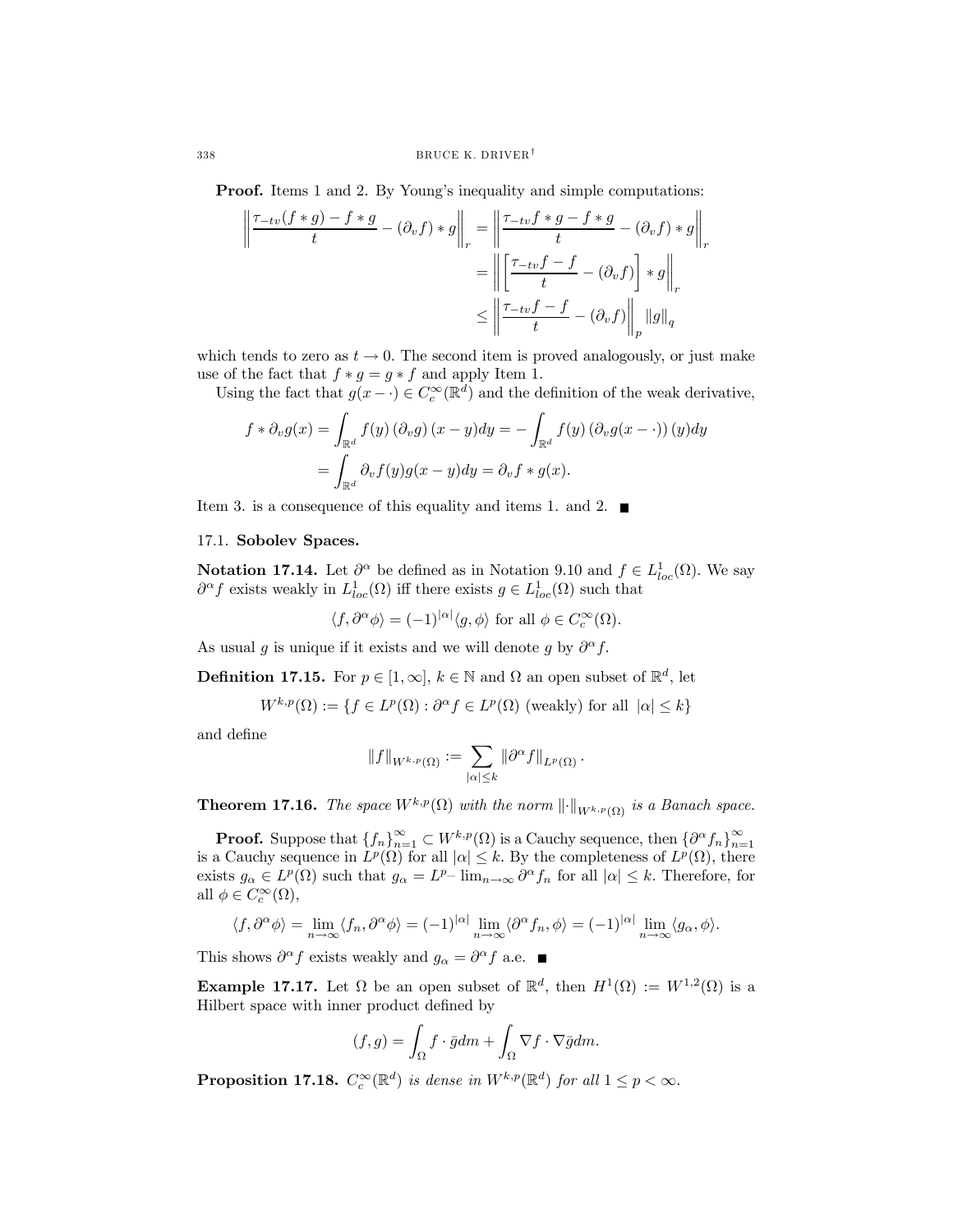**Proof.** The proof of this proposition is left an exercise to the reader. However, note that the assertion 2. implies 3. in Theorem 17.7 essentially proves the statement when  $k = 1$  and the same smooth approximations used in the proof of Theorem 17.7 will work here as well.  $\blacksquare$ 

## 17.2. Hölder Spaces.

**Notation 17.19.** Let  $\Omega$  be an open subset of  $\mathbb{R}^d$ ,  $BC(\Omega)$  and  $BC(\overline{\Omega})$  be the bounded continuous functions on  $\Omega$  and  $\overline{\Omega}$  respectively. By identifying  $f \in BC(\overline{\Omega})$ with  $f|_{\Omega} \in BC(\Omega)$ , we will consider  $BC(\overline{\Omega})$  as a subset of  $BC(\Omega)$ . For  $u \in BC(\Omega)$ and  $0 < \beta \leq 1$  let

$$
||u||_u:=\sup_{x\in\Omega}|u(x)|\ \ \text{and}\ [u]_\beta:=\sup_{\substack{x,y\in\Omega\\x\neq y}}\bigg\{\frac{|u(x)-u(y)|}{|x-y|^\beta}\bigg\}
$$

If  $[u]_\beta < \infty$ , we say u is  $\beta$  – **Hölder continuous** with holder exponent<sup>35</sup>  $\beta$  and we let

$$
C^{0,\beta}(\Omega) := \{ u \in BC(\Omega) : [u]_{\beta} < \infty \}
$$

denote the space of Hölder continuous functions on  $\Omega$ . For  $u \in C^{0,\beta}(\Omega)$  let

(17.8) 
$$
||u||_{C^{0,\beta}(\Omega)} := ||u||_u + [u]_{\beta}.
$$

Remark 17.20. If  $u : \Omega \to \mathbb{C}$  and  $[u]_{\beta} < \infty$  for some  $\beta > 1$ , then u is constant on each connected component of  $\Omega$ . Indeed, if  $x \in \Omega$  and  $h \in \mathbb{R}^d$  then

$$
\left|\frac{u(x+th)-u(x)}{t}\right| \leq [u]_{\beta}t^{\beta}/t \to 0 \text{ as } t \to 0
$$

which shows  $\partial_h u(x)=0$  for all  $x \in \Omega$ . If  $y \in \Omega$  is in the same connected component as x, then by Exercise 15.5 there exists as smooth curve  $\sigma : [0, 1] \to \Omega$  such that  $\sigma(0) = x$  and  $\sigma(1) = y$ . So by the fundamental theorem of calculus and the chain rule,

$$
u(y) - u(x) = \int_0^1 \frac{d}{dt} u(\sigma(t)) dt = \int_0^1 0 dt = 0.
$$

This is why we do not talk about Hölder spaces with Hölder exponents larger than 1.

Exercise 17.1. Suppose  $u \in C^1(\Omega) \cap BC(\Omega)$  and  $\partial_i u \in BC(\Omega)$  for  $i = 1, 2, ..., d$ . Show  $[u]_1 < \infty$ , i.e.  $u \in C^{0,1}(\Omega)$ .

**Theorem 17.21.** Let  $\Omega$  be an open subset of  $\mathbb{R}^d$ . Then

- (1)  $BC(\overline{\Omega})$  is a closed subspace of  $BC(\Omega)$ .
- (2) Every element  $u \in C^{0,\beta}(\Omega)$  has a unique extension to a continuous function (which we will still denote by u) on  $\bar{\Omega}$ . Therefore we may identify  $C^{0,\beta}(\Omega)$ with a subspace of  $BC(\bar{\Omega})$ . We may also write  $C^{0,\beta}(\Omega)$  as  $C^{0,\beta}(\bar{\Omega})$  to emphasize this point.
- (3) The function  $u \in C^{0,\beta}(\Omega) \to ||u||_{C^{0,\beta}(\Omega)} \in [0,\infty)$  is a norm on  $C^{0,\beta}(\Omega)$ which make  $C^{0,\beta}(\Omega)$  into a Banach space.

.

<sup>&</sup>lt;sup>35</sup>If  $\beta = 1$ , *u* is is said to be Lipschitz continuous.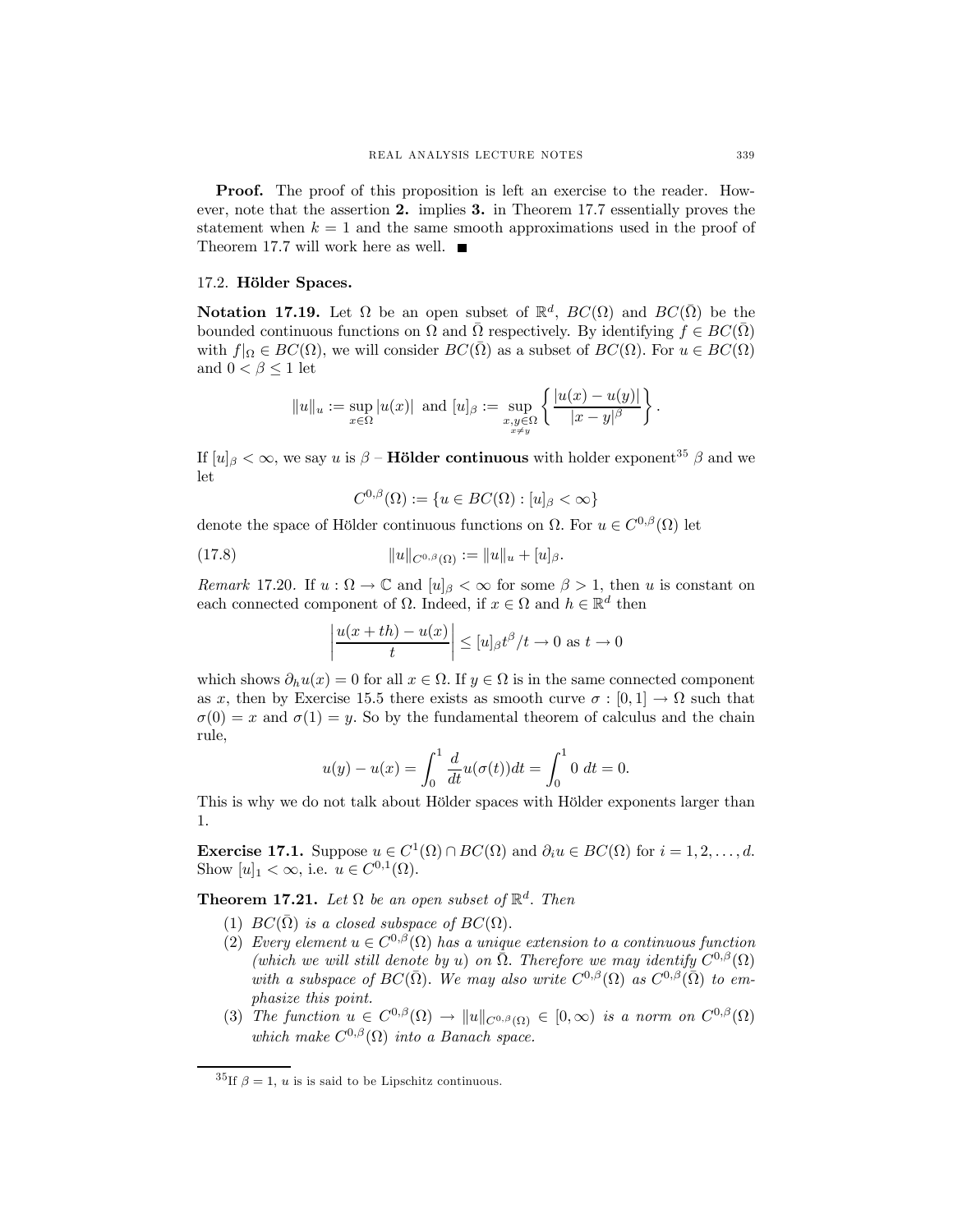**Proof.** 1. The first item is trivial since for  $u \in BC(\Omega)$ , the sup-norm of u on  $\Omega$ agrees with the sup-norm on  $\Omega$  and  $BC(\Omega)$  is complete in this norm.

**2.** Suppose that  $[u]_{\beta} < \infty$  and  $x_0 \in \partial \Omega$ . Let  $\{x_n\}_{n=1}^{\infty} \subset \Omega$  be a sequence such that  $x_0 = \lim_{n \to \infty} x_n$ . Then

$$
|u(x_n) - u(x_m)| \le [u]_\beta |x_n - x_m|^\beta \to 0 \text{ as } m, n \to \infty
$$

showing  ${u(x_n)}_{n=1}^{\infty}$  is Cauchy so that  $\bar{u}(x_0) := \lim_{n \to \infty} u(x_n)$  exists. If  ${y_n}_{n=1}^{\infty} \subset$  $\Omega$  is another sequence converging to  $x_0$ , then

$$
|u(x_n) - u(y_n)| \le [u]_\beta |x_n - y_n|^\beta \to 0 \text{ as } n \to \infty,
$$

showing  $\bar{u}(x_0)$  is well defined. In this way we define  $\bar{u}(x)$  for all  $x \in \partial\Omega$  and let  $\bar{u}(x) = u(x)$  for  $x \in \Omega$ . Since a similar limiting argument shows

$$
|\bar{u}(x) - \bar{u}(y)| \le [u]_{\beta} |x - y|^{\beta} \text{ for all } x, y \in \overline{\Omega}
$$

it follows that  $\bar{u}$  is still continuous. In the sequel we will abuse notation and simply denote  $\bar{u}$  by u.

3. For  $u, v \in C^{0,\beta}(\Omega)$ ,

$$
[v+u]_{\beta} = \sup_{\substack{x,y \in \Omega \\ x \neq y}} \left\{ \frac{|v(y) + u(y) - v(x) - u(x)|}{|x - y|^{\beta}} \right\}
$$
  

$$
\leq \sup_{\substack{x,y \in \Omega \\ x \neq y}} \left\{ \frac{|v(y) - v(x)| + |u(y) - u(x)|}{|x - y|^{\beta}} \right\} \leq [v]_{\beta} + [u]_{\beta}
$$

and for  $\lambda \in \mathbb{C}$  it is easily seen that  $[\lambda u]_{\beta} = \lambda [u]_{\beta}$ . This shows  $[\cdot]_{\beta}$  is a semi-norm on  $C^{0,\beta}(\Omega)$  and therefore  $\|\cdot\|_{C^{0,\beta}(\Omega)}$  defined in Eq. (17.8) is a norm.

To see that  $C^{0,\beta}(\Omega)$  is complete, let  ${u_n}_{n=1}^{\infty}$  be a  $C^{0,\beta}(\Omega)$ -Cauchy sequence. Since  $BC(\overline{\Omega})$  is complete, there exists  $u \in BC(\overline{\Omega})$  such that  $||u - u_n||_u \to 0$  as  $n \to \infty$ . For  $x, y \in \Omega$  with  $x \neq y$ ,

$$
\frac{|u(x)-u(y)|}{|x-y|^\beta} = \lim_{n \to \infty} \frac{|u_n(x)-u_n(y)|}{|x-y|^\beta} \le \limsup_{n \to \infty} [u_n] \le \lim_{n \to \infty} ||u_n||_{C^{0,\beta}(\Omega)} < \infty,
$$

and so we see that  $u \in C^{0,\beta}(\Omega)$ . Similarly,

$$
\frac{|u(x) - u_n(x) - (u(y) - u_n(y))|}{|x - y|^\beta} = \lim_{m \to \infty} \frac{|(u_m - u_n)(x) - (u_m - u_n)(y)|}{|x - y|^\beta}
$$

$$
\leq \limsup_{m \to \infty} [u_m - u_n]_\beta \to 0 \text{ as } n \to \infty,
$$

showing  $[u - u_n]_\beta \to 0$  as  $n \to \infty$  and therefore  $\lim_{n \to \infty} ||u - u_n||_{C^{0,\beta}(\Omega)} = 0$ .

**Notation 17.22.** Since  $\Omega$  and  $\overline{\Omega}$  are locally compact Hausdorff spaces, we may define  $C_0(\Omega)$  and  $C_0(\overline{\Omega})$  as in Definition 8.29. We will also let

$$
C_0^{0,\beta}(\Omega) := C^{0,\beta}(\Omega) \cap C_0(\Omega) \text{ and } C_0^{0,\beta}(\overline{\Omega}) := C^{0,\beta}(\Omega) \cap C_0(\overline{\Omega}).
$$

It has already been shown in Proposition 8.30 that  $C_0(\Omega)$  and  $C_0(\Omega)$  are closed subspaces of  $BC(\Omega)$  and  $BC(\Omega)$  respectively. The next proposition describes the relation between  $C_0(\Omega)$  and  $C_0(\overline{\Omega})$ .

**Proposition 17.23.** Each  $u \in C_0(\Omega)$  has a unique extension to a continuous function on  $\overline{\Omega}$  given by  $\overline{u} = u$  on  $\Omega$  and  $\overline{u} = 0$  on  $\partial\Omega$  and the extension  $\overline{u}$  is in  $C_0(\overline{\Omega})$ . Conversely if  $u \in C_0(\overline{\Omega})$  and  $u|_{\partial\Omega} = 0$ , then  $u|_{\Omega} \in C_0(\Omega)$ . In this way we may identify  $C_0(\Omega)$  with those  $u \in C_0(\overline{\Omega})$  such that  $u|_{\partial\Omega} = 0$ .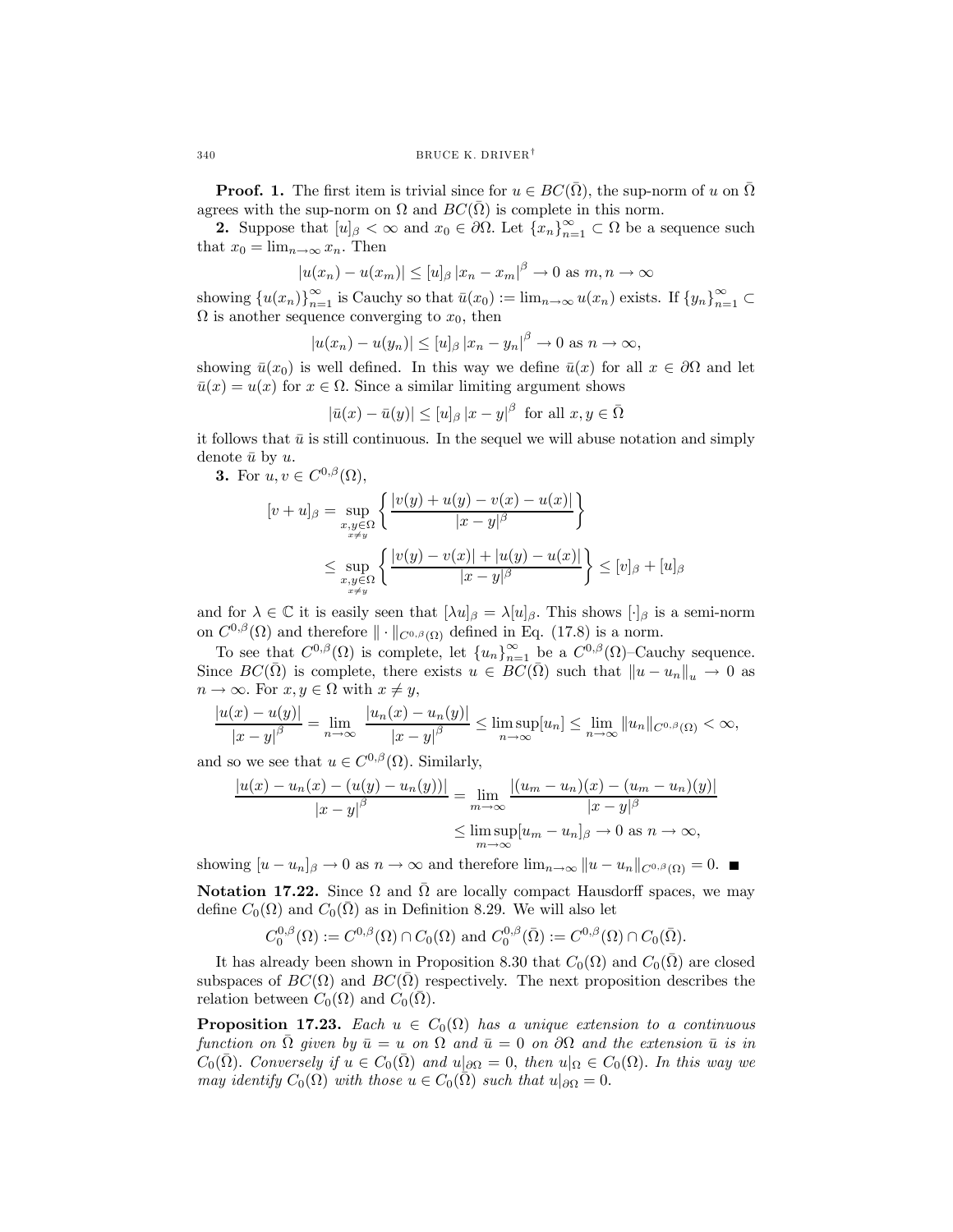**Proof.** Any extension  $u \in C_0(\Omega)$  to an element  $\bar{u} \in C(\Omega)$  is necessarily unique, since  $\Omega$  is dense inside  $\Omega$ . So define  $\bar{u} = u$  on  $\Omega$  and  $\bar{u} = 0$  on  $\partial\Omega$ . We must show  $\bar{u}$ is continuous on  $\Omega$  and  $\bar{u} \in C_0(\Omega)$ .

For the continuity assertion it is enough to show  $\bar{u}$  is continuous at all points in  $\partial\Omega$ . For any  $\epsilon > 0$ , by assumption, the set  $K_{\epsilon} := \{x \in \Omega : |u(x)| \geq \epsilon\}$  is a compact subset of  $\Omega$ . Since  $\partial\Omega = \overline{\Omega} \setminus \Omega$ ,  $\partial\Omega \cap K_{\epsilon} = \emptyset$  and therefore the distance,  $\delta := d(K_{\epsilon}, \partial \Omega)$ , between  $K_{\epsilon}$  and  $\partial \Omega$  is positive. So if  $x \in \partial \Omega$  and  $y \in \overline{\Omega}$  and  $|y - x| < \delta$ , then  $|\bar{u}(x) - \bar{u}(y)| = |u(y)| < \epsilon$  which shows  $\bar{u}: \Omega \to \mathbb{C}$  is continuous. This also shows  $\{|\bar{u}|\geq \epsilon\} = \{|u|\geq \epsilon\} = K_{\epsilon}$  is compact in  $\Omega$  and hence also in  $\Omega$ . Since  $\epsilon > 0$  was arbitrary, this shows  $\bar{u} \in C_0(\bar{\Omega})$ .

Conversely if  $u \in C_0(\overline{\Omega})$  such that  $u|_{\partial\Omega} = 0$  and  $\epsilon > 0$ , then  $K_{\epsilon} := \{x \in \overline{\Omega} : |u(x)| > \epsilon\}$  is a compact subset of  $\overline{\Omega}$  which is contained in  $\Omega$  since  $x \in \overline{\Omega} : |u(x)| \ge \epsilon$  is a compact subset of  $\overline{\Omega}$  which is contained in  $\Omega$  since  $\partial\Omega \cap K_{\epsilon} = \emptyset$ . Therefore  $K_{\epsilon}$  is a compact subset of  $\Omega$  showing  $u|_{\Omega} \in C_0(\overline{\Omega})$ .

**Definition 17.24.** Let  $\Omega$  be an open subset of  $\mathbb{R}^d$ ,  $k \in \mathbb{N} \cup \{0\}$  and  $\beta \in (0, 1]$ . Let  $BC^k(\Omega)$  ( $BC^k(\overline{\Omega})$ ) denote the set of k – times continuously differentiable functions u on  $\Omega$  such that  $\partial^{\alpha}u \in BC(\Omega)$   $(\partial^{\alpha}u \in BC(\overline{\Omega}))^{36}$  for all  $|\alpha| \leq k$ . Similarly, let  $BC^{k,\beta}(\Omega)$  denote those  $u \in BC^k(\Omega)$  such that  $[\partial^\alpha u]_\beta < \infty$  for all  $|\alpha| = k$ . For  $u \in BC^k(\Omega)$  let

$$
||u||_{C^k(\Omega)} = \sum_{|\alpha| \le k} ||\partial^{\alpha} u||_u \text{ and}
$$

$$
||u||_{C^{k,\beta}(\overline{\Omega})} = \sum_{|\alpha| \le k} ||\partial^{\alpha} u||_u + \sum_{|\alpha|=k} [\partial^{\alpha} u]_{\beta}.
$$

**Theorem 17.25.** The spaces  $BC^k(\Omega)$  and  $BC^{k,\beta}(\Omega)$  equipped with  $\|\cdot\|_{C^k(\Omega)}$  and  $\|\cdot\|_{C^{k,\beta}(\overline{\Omega})}$  respectively are Banach spaces and  $BC^k(\overline{\Omega})$  is a closed subspace of  $BC^{k}(\Omega)$  and  $BC^{k,\beta}(\Omega) \subset BC^{k}(\overline{\Omega})$ . Also

$$
C_0^{k,\beta}(\Omega) = C_0^{k,\beta}(\overline{\Omega}) = \{ u \in BC^{k,\beta}(\Omega) : \partial^{\alpha} u \in C_0(\Omega) \ \forall \ |\alpha| \le k \}
$$

is a closed subspace of  $BC^{k,\beta}(\Omega)$ .

**Proof.** Suppose that  ${u_n}_{n=1}^{\infty} \subset BC^k(\Omega)$  is a Cauchy sequence, then  ${\partial^{\alpha} u_n}_{n=1}^{\infty}$  is a Cauchy sequence in  $BC(\Omega)$  for  $|\alpha| \leq k$ . Since  $BC(\Omega)$  is complete, there exists  $g_{\alpha} \in BC(\Omega)$  such that  $\lim_{n \to \infty} ||\partial^{\alpha} u_n - g_{\alpha}||_u = 0$  for all  $|\alpha| \leq k$ . Letting  $u := g_0$ , we must show  $u \in C^k(\Omega)$  and  $\partial^{\alpha} u = g_{\alpha}$  for all  $|\alpha| \leq k$ . This will be done by induction on  $|\alpha|$ . If  $|\alpha| = 0$  there is nothing to prove. Suppose that we have verified  $u \in C^l(\Omega)$  and  $\partial^\alpha u = g_\alpha$  for all  $|\alpha| \leq l$  for some  $l < k$ . Then for  $x \in \Omega$ ,  $i \in \{1, 2, \ldots, d\}$  and  $t \in \mathbb{R}$  sufficiently small,

$$
\partial^a u_n(x+te_i) = \partial^a u_n(x) + \int_0^t \partial_i \partial^a u_n(x+\tau e_i) d\tau.
$$

Letting  $n \to \infty$  in this equation gives

$$
\partial^a u(x+te_i) = \partial^a u(x) + \int_0^t g_{\alpha+e_i}(x+\tau e_i) d\tau
$$

from which it follows that  $\partial_i \partial^\alpha u(x)$  exists for all  $x \in \Omega$  and  $\partial_i \partial^\alpha u = g_{\alpha + e_i}$ . This completes the induction argument and also the proof that  $BC^k(\Omega)$  is complete.

<sup>&</sup>lt;sup>36</sup>To say  $\partial^{\alpha}u \in BC(\overline{\Omega})$  means that  $\partial^{\alpha}u \in BC(\Omega)$  and  $\partial^{\alpha}u$  extends to a continuous function on  $\bar{\Omega}$ .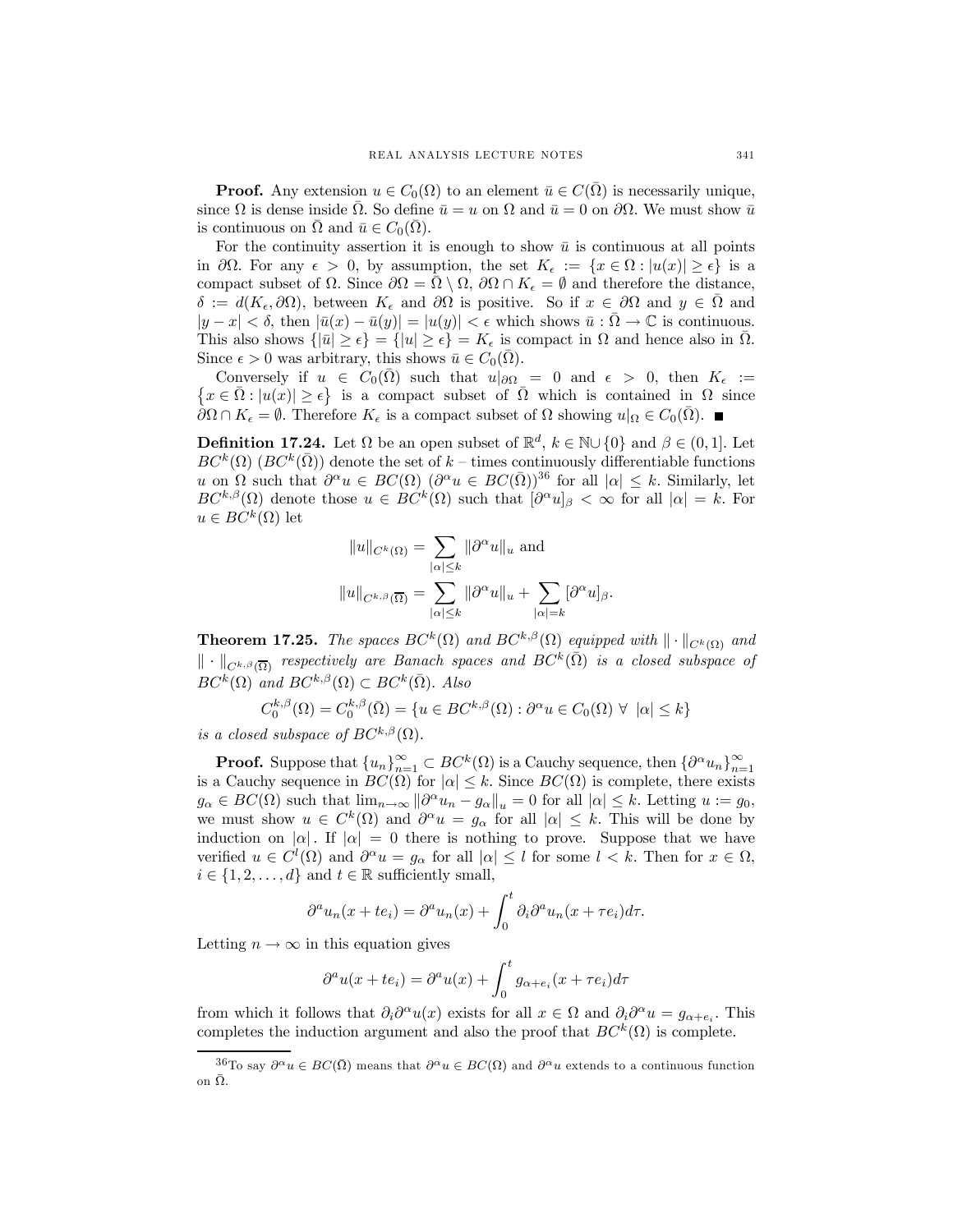It is easy to check that  $BC^k(\overline{\Omega})$  is a closed subspace of  $BC^k(\Omega)$  and by using Exercise 17.1 and Theorem 17.21 that that  $BC^{k,\beta}(\Omega)$  is a subspace of  $BC^k(\overline{\Omega})$ . The fact that  $C_0^{k,\beta}(\Omega)$  is a closed subspace of  $BC^{k,\beta}(\Omega)$  is a consequence of Proposition 8.30.

To prove  $BC^{k,\beta}(\Omega)$  is complete, let  ${u_n}_{n=1}^{\infty} \subset BC^{k,\beta}(\Omega)$  be a  $\|\cdot\|_{C^{k,\beta}(\overline{\Omega})}$  -Cauchy sequence. By the completeness of  $BC^k(\Omega)$  just proved, there exists  $u \in$  $BC^{k}(\Omega)$  such that  $\lim_{n\to\infty}||u-u_n||_{C^{k}(\Omega)}=0$ . An application of Theorem 17.21 then shows  $\lim_{n\to\infty} ||\partial^{\alpha}u_n - \partial^{\alpha}u||_{C^{0,\beta}(\Omega)} = 0$  for  $|\alpha| = k$  and therefore  $\lim_{n\to\infty} ||u - \alpha||$  $u_n\|_{C^{k,\beta}(\overline{\Omega})} = 0.$ 

## 17.3. Exercises.

**Exercise 17.2.** Let  $p \in [1,\infty)$ ,  $\alpha$  be a multi index (if  $\alpha = 0$  let  $\partial^0$  be the identity operator on  $L^p$ ),

 $D(\partial^{\alpha}) := \{f \in L^p(\mathbb{R}^n) : \partial^{\alpha} f \text{ exists weakly in } L^p(\mathbb{R}^n)\}\$ 

and for  $f \in D(\partial^{\alpha})$  (the domain of  $\partial^{\alpha}$ ) let  $\partial^{\alpha} f$  denote the  $\alpha$  – weak derivative of f. (See Notation 17.14.)

- (1) Show  $\partial^{\alpha}$  is a densely defined operator on  $L^{p}$ , i.e.  $D(\partial^{\alpha})$  is a dense linear subspace of  $L^p$  and  $\partial^{\alpha}: D(\partial^{\alpha}) \to L^p$  is a linear transformation.
- (2) Show  $\partial^{\alpha}: D(\partial^{\alpha}) \to L^{p}$  is a closed operator, i.e. the graph,

$$
\Gamma(\partial^{\alpha}) := \{ (f, \partial^{\alpha} f) \in L^p \times L^p : f \in D(\partial^{\alpha}) \},
$$

is a closed subspace of  $L^p \times L^p$ .

(3) Show  $\partial^{\alpha}: D(\partial^{\alpha}) \subset L^p \to L^p$  is not bounded unless  $\alpha = 0$ . (The norm on  $D(\partial^{\alpha})$  is taken to be the  $L^{p}$  – norm.)

**Exercise 17.3.** Let  $p \in [1,\infty)$ ,  $f \in L^p$  and  $\alpha$  be a multi index. Show  $\partial^{\alpha} f$  exists weakly (see Notation 17.14) in  $L^p$  iff there exists  $f_n \in C_c^{\infty}(\mathbb{R}^n)$  and  $g \in L^p$  such that  $f_n \to f$  and  $\partial^{\alpha} f_n \to g$  in  $L^p$  as  $n \to \infty$ . **Hint:** One direction follows from Exercise 17.2. For the other direction, see the proof of Theorem 17.7.

Exercise 17.4. Folland 8.8 on p. 246.

**Exercise 17.5.** Assume  $n = 1$  and let  $\partial = \partial_{e_1}$  where  $e_1 = (1) \in \mathbb{R}^1 = \mathbb{R}$ .

- (1) Let  $f(x) = |x|$ , show  $\partial f$  exists weakly in  $L^1_{loc}(\mathbb{R})$  and  $\partial f(x) = \text{sgn}(x)$  for  $m - a.e. x.$
- (2) Show  $\partial(\partial f)$  does **not** exists weakly in  $L^1_{loc}(\mathbb{R})$ .
- (3) Generalize item 1. as follows. Suppose  $f \in C(\mathbb{R}, \mathbb{R})$  and there exists a finite set  $\Lambda := \{t_1 < t_2 < \cdots < t_N\} \subset \mathbb{R}$  such that  $f \in C^1(\mathbb{R} \setminus \Lambda, \mathbb{R})$ . Assuming  $\partial f \in L^1_{loc}(\mathbb{R})$ , show  $\partial f$  exists weakly and  $\partial^{(w)} f(x) = \partial f(x)$  for  $m$  – a.e. x.

**Exercise 17.6.** Suppose that  $f \in L^1_{loc}(\Omega)$  and  $v \in \mathbb{R}^d$  and  $\{e_j\}_{j=1}^n$  is the standard basis for  $\mathbb{R}^d$ . If  $\partial_j f := \partial_{e_j} f$  exists weakly in  $L^1_{loc}(\Omega)$  for all  $j = 1, 2, \ldots, n$  then  $\partial_v f$ exists weakly in  $L^1_{loc}(\Omega)$  and  $\partial_v f = \sum_{j=1}^n v_j \partial_j \widetilde{f}$ .

Exercise 17.7. Show Proposition 17.11 generalizes as follows. Let  $\Omega$  be an open subset of  $\mathbb{R}^d$  and  $f \in L^1_{loc}(\Omega)$ , then there exists a locally Lipschitz function  $F : \Omega \to$  $\mathbb C$  such that  $F = f$  a.e. iff  $\partial_v^{(w)} f$  exists and is locally bounded for all  $v \in \mathbb R^d$ . (Here we say  $\partial_v^{(w)} f$  is locally bounded if for all compact subsets  $K \subset \Omega$ , there exists a constant  $M_K < \infty$  such that  $\left|\partial_v^{(w)} f(x)\right| \le M_K$  for  $m$  – a.e.  $x \in K$ .